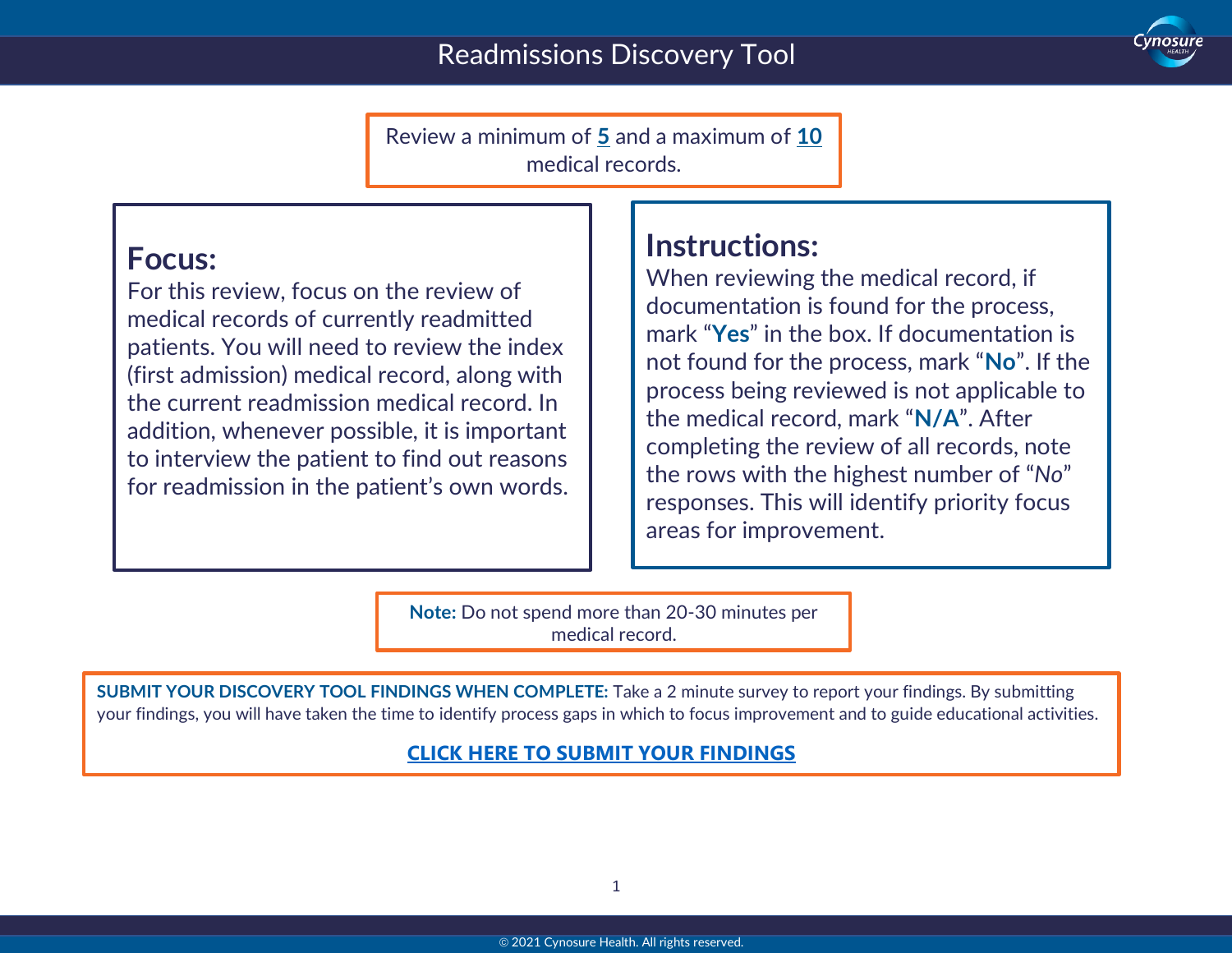

## **Medical Record Review**

| <b>Medical Record #</b>                                                                                                                  |  |  |  |  |  |
|------------------------------------------------------------------------------------------------------------------------------------------|--|--|--|--|--|
| Is the Index Admission Diagnosis a chronic<br>condition?                                                                                 |  |  |  |  |  |
| Discharge disposition from index admission.<br>(WRITE: home, home health, SNF, other)                                                    |  |  |  |  |  |
| # Days between discharge date and readmission<br>date. (WRITE: 1-7, 8-14, 15-21, 22-30)                                                  |  |  |  |  |  |
| Have there been 4 or more hospitalizations at this<br>organization in last 12 months for this patient?                                   |  |  |  |  |  |
| Documentation that a medication list was provided<br>to patient or caregiver at discharge.                                               |  |  |  |  |  |
| Information about the patient's condition was<br>documented and provided to the next level of care<br>receiver.                          |  |  |  |  |  |
| For patients with a comorbid behavioral health<br>condition, a follow up appointment with a<br>behavioral health provider is documented. |  |  |  |  |  |
| For patients that require assistance from social<br>services, a direct linkage documented instead of<br>asking patient to self-navigate. |  |  |  |  |  |
| The primary learner/caregiver is identified and<br>documented in the medical record.                                                     |  |  |  |  |  |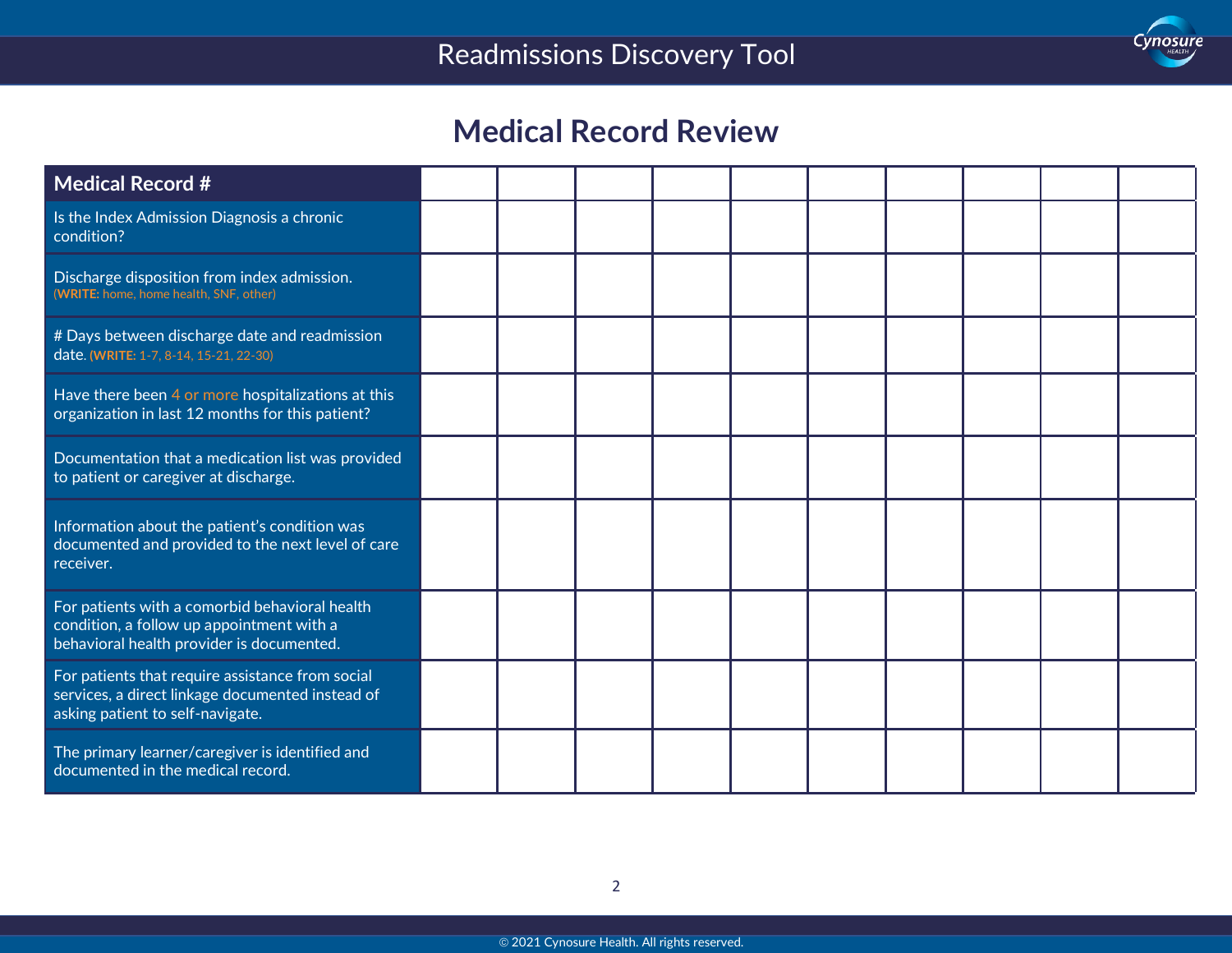# Readmissions Discovery Tool



| Teach-back is documented when discharge<br>education is provided.                                    |                                                                      |  |  |  |  |  |  |  |  |  |  |
|------------------------------------------------------------------------------------------------------|----------------------------------------------------------------------|--|--|--|--|--|--|--|--|--|--|
| A customized care transitions plan was developed and documented in the medical record that includes: |                                                                      |  |  |  |  |  |  |  |  |  |  |
|                                                                                                      | information about obtaining and taking<br>medications                |  |  |  |  |  |  |  |  |  |  |
|                                                                                                      | information about signs and symptoms and<br>what to do if they occur |  |  |  |  |  |  |  |  |  |  |
|                                                                                                      | plan for follow-up appointments                                      |  |  |  |  |  |  |  |  |  |  |
|                                                                                                      | plan for transportation to get to the follow-up<br>appointments      |  |  |  |  |  |  |  |  |  |  |
|                                                                                                      | follow-up labs or tests, if applicable                               |  |  |  |  |  |  |  |  |  |  |
| A post-discharge phone call is documented.                                                           |                                                                      |  |  |  |  |  |  |  |  |  |  |
| A follow up appointment was scheduled and<br>documented for patient.                                 |                                                                      |  |  |  |  |  |  |  |  |  |  |